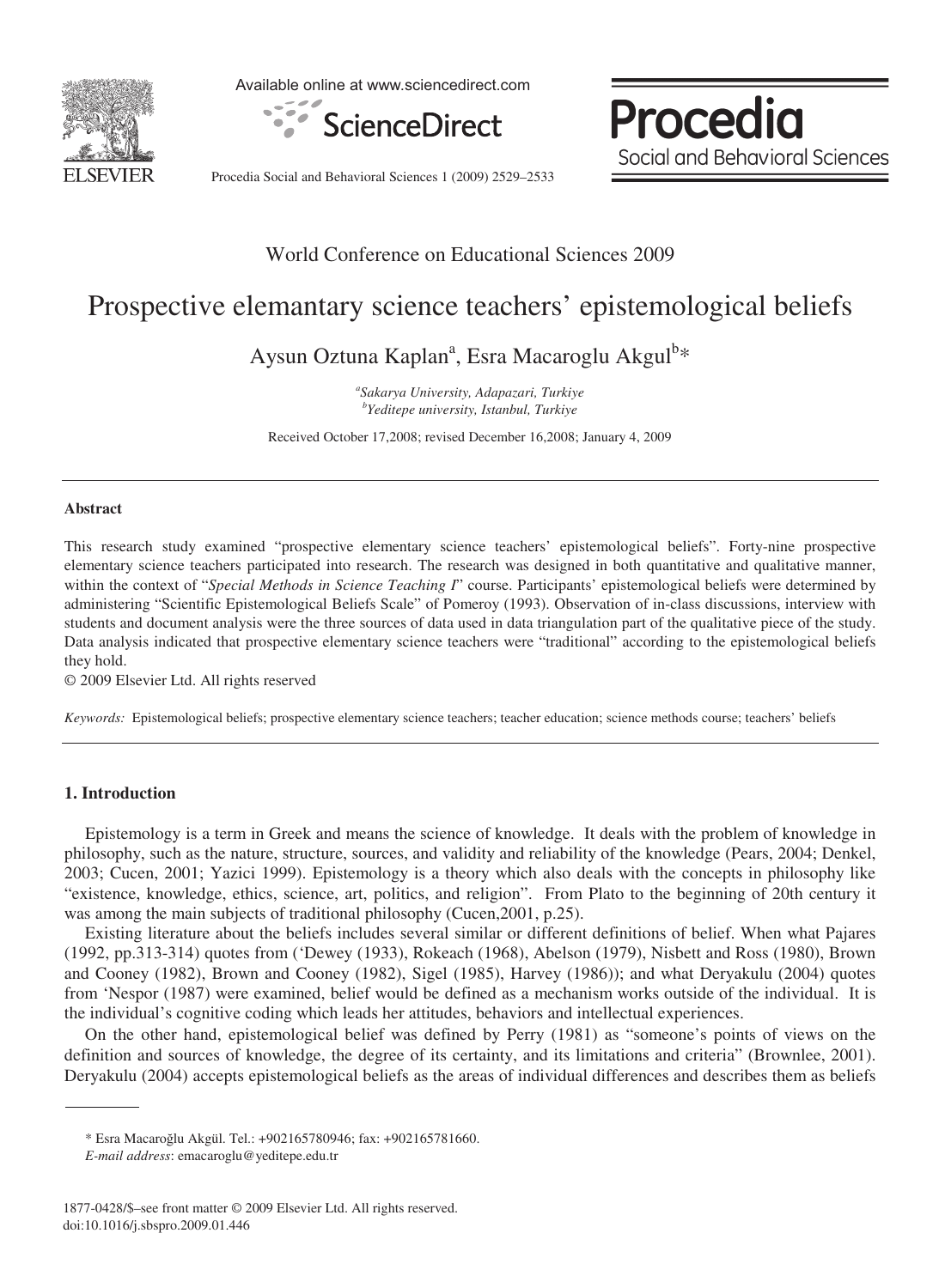specific to the individual which include the definition of knowledge and how people learn and know this knowledge (p.259). Beliefs about the nature of knowledge and how and in which situations people can reach that knowledge might be seen as a determining factor for the beliefs about learning. Schommer (1993) describes beliefs about the nature of knowledge and the nature of learning as epistemological beliefs. Jehng (1993) identifies epistemological beliefs as socially shared intuitions. Meta-cognition is based on individuals' knowledge about their own strategies to learn and to construct meaning. In contrast with meta-cognition, epistemological beliefs are basic assumptions about the limitations and criteria of knowing. Additionally, these beliefs include the sources and conditions of knowledge production (Bauer, 2004).

The number of educational research studies on learners' beliefs about the nature of learning and knowledge is increasing (Chan and Eliot, 2004). Definitions of learners' related beliefs and examinations of how these beliefs would reflect on individuals' interpretations about their own learning are the basic foundations in the related literature (Clarebout 2001, p.53). These research studies are not limited with learners. There are also some other research studies with teachers focused on the same kinds of beliefs. Isenberg (1990, p.322) describes three assumptions in which educational research studies with teachers are based on.

- 1. Teacher's practice is under the effect of her thoughts.
- 2. Thoughts, decisions and judgments lead teaching process.
- 3. Teaching is a decision making process at very high levels.

Based on these assumptions; one might conclude that teachers' epistemological beliefs effect their decision making and execution process. Therefore; in this research study, prospective elementary science teachers' epistemological beliefs were examined.

# **2. Method**

# *2.1. Participants:*

This research study is designed in a mixed-qualitative and quantitative- manner. 49 prospective elementary science teachers, who attend to science education methods course in a big teacher training institution in Istanbul, participated in this research. Throughout the course, researchers focused only on participants' current epistemological beliefs other than focusing on the change in their beliefs during the instruction. The research study took place in 2004-2005 academic years.

# *2.2. Data collection:*

Scientific Epistemological Beliefs Scale: 30-item, likert type scale translated and adapted in Turkish from Pomeroy's (1993) work by Deryakulu and Bikmaz (2003). Validity and reliability study of the scale was also done by the same researchers. The scale basically displays both traditional and contemporary beliefs about science. There were 22 items to reflect traditional beliefs about science, coded (+), and 8 items to reflect contemporary beliefs about science, coded (-). High scores from the scale represent more traditional views about science and in contrast, low scores from the scale represent more contemporary views about science. Items like "Science aims to reach knowledge which constitutes objective explanations" represent traditional view whereas, "Intuition plays an important role in scientific discoveries" represent contemporary views about science. Scale also consists of some items addressing science process skills which prospective teachers need to know and apply.

"What is knowledge?"- Open-ended questionnaire: questionnaire contains 8 open-ended questions and 24 choice items developed by the researchers. "What is knowledge? What is the source of knowledge? Define the valid knowledge. How people reach the knowledge?" are among these open-ended questions. An example to choice items is as follows:

Knowledge is:

- Based on rationale
- Formed at the end of trial and error process
- Objective
- Formed from observations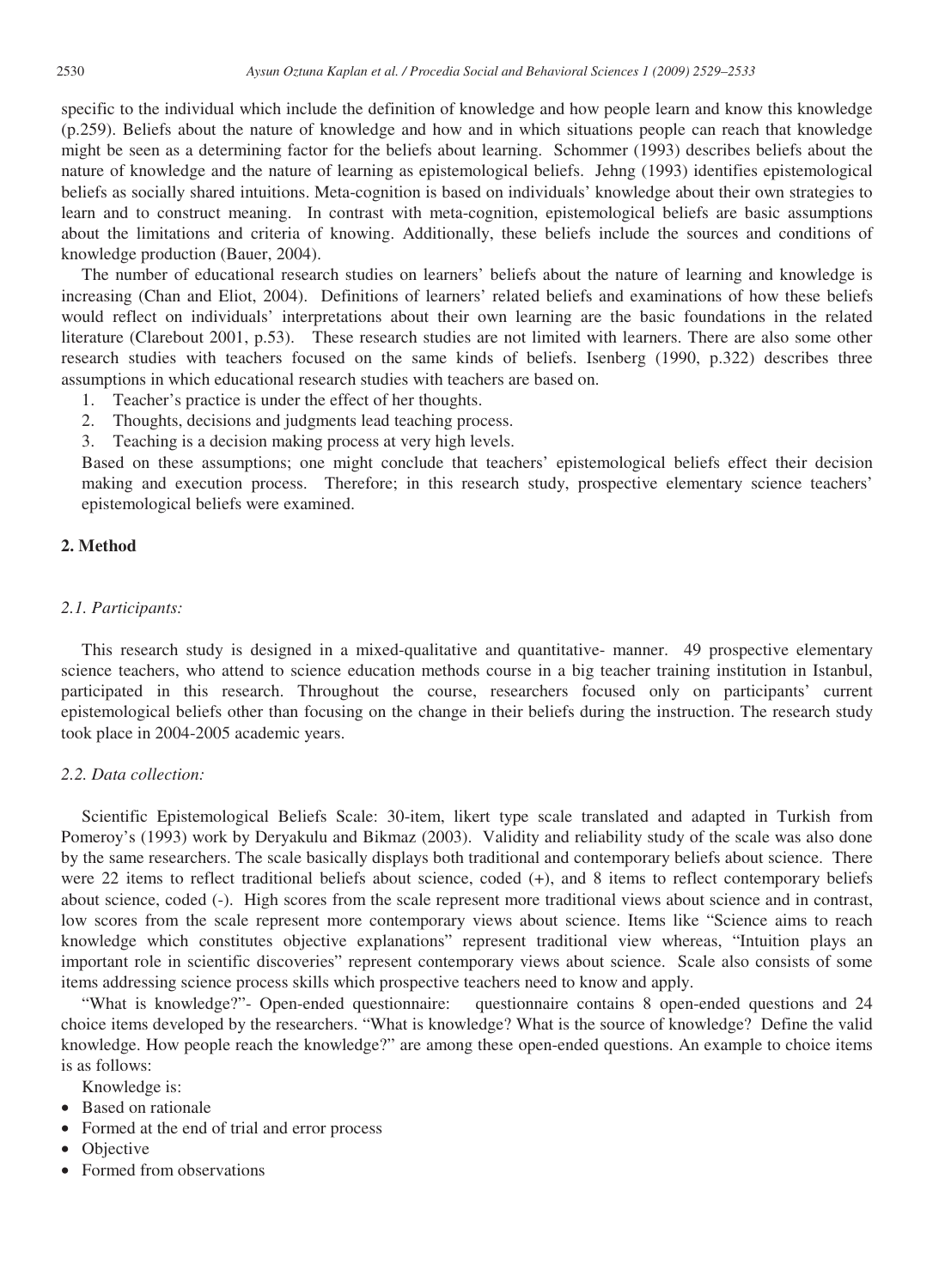# • A result of reason-outcome interrelations.

Written Documents: Include student artifacts produced during in class activities and collected in their portfolio. Portfolio also includes participants' understandings about teaching, learning, science and scientist. These documents were used as secondary sources of data.

#### *2.3. Data Analysis and Evaluation*

Data corresponding scientific epistemological beliefs scale were analyzed in a statistical program, SPSS. Openended questions and written documents were analyzed by using open-coding technique (Yildirim, Simsek, 1999, p. 163; Punch, 2005, p. 199).

#### **3. Findings**

*Findings from Scientific Epistemological Beliefs Scale:* Table 1 displays participants' total scores from the scale.

| <b>Score interval</b> | <b>Frequency</b> | Percentage $(\% )$ |
|-----------------------|------------------|--------------------|
| $70 - 80$             |                  | 2.0                |
| 81-90                 |                  |                    |
| 91-100                | 13               | 26.6               |
| 101-110               | 27               | 55.1               |
| 111-120               | 8                | 16.3               |
| <b>Total</b>          | 49               | 100                |

# Table 1. Participants total scores from Scientific Epistemological Beliefs Scale

As seen in table 1; 98% of the participants got high scores (between 91 and 120) from the scale. Although the highest score from the scale could be 150, it is found for the participants as 117. The lowest score for them was 71. 55% of the participants got scores between 101and 110. As high scores from the scale represents traditional views about science, it can be emphasized that prospective elementary science teachers participated in this research study have traditional views of science.

Findings from open-ended questionnaire: Data gathered from open-ended questions were coded in two groups: "definition of knowledge" and "sources of knowledge". Table 2 and table 3 display related codes consecutively. Related tables also display the frequency and percentage of codes. Frequency of codes might be more than number of participants. The reason of this difference in numbers is the multiple codes that learners' views would have.

| Codes                         | <b>Frequency</b><br>оf<br>repetition | Percentage of total<br>frequency $(\% )$ | Percentage of<br>frequency of<br>repetition $(\%)$ |
|-------------------------------|--------------------------------------|------------------------------------------|----------------------------------------------------|
| Experience                    | 15                                   | 30.61                                    | 25.00                                              |
| Observation and<br>experiment | 11                                   | 22.45                                    | 18.33                                              |
| Scientific research           | 8                                    | 16.33                                    | 13.33                                              |
| Intellect-rationale           |                                      | 14.29                                    | 11.66                                              |
| Objective reality             | 4                                    | 8.16                                     | 6.66                                               |
| Profit approach               | 3                                    | 6.12                                     | 5.00                                               |
| Truth                         | 2                                    | 4.08                                     | 3.33                                               |
| Others                        | 5                                    | 10.20                                    | 8.33                                               |
| Not know or not<br>answered   | 5                                    | 10.20                                    | 8.33                                               |

Table 2. Codes for definitions of knowledge

Table 2 shows that codes from most participants (43.3%) display an empiricist approach to knowledge. Almost none of the participants, except the ones shown in the row of others (2 students), mentioned a contemporary view about science. Data show that participants' definitions of knowledge and valid knowledge refer only scientific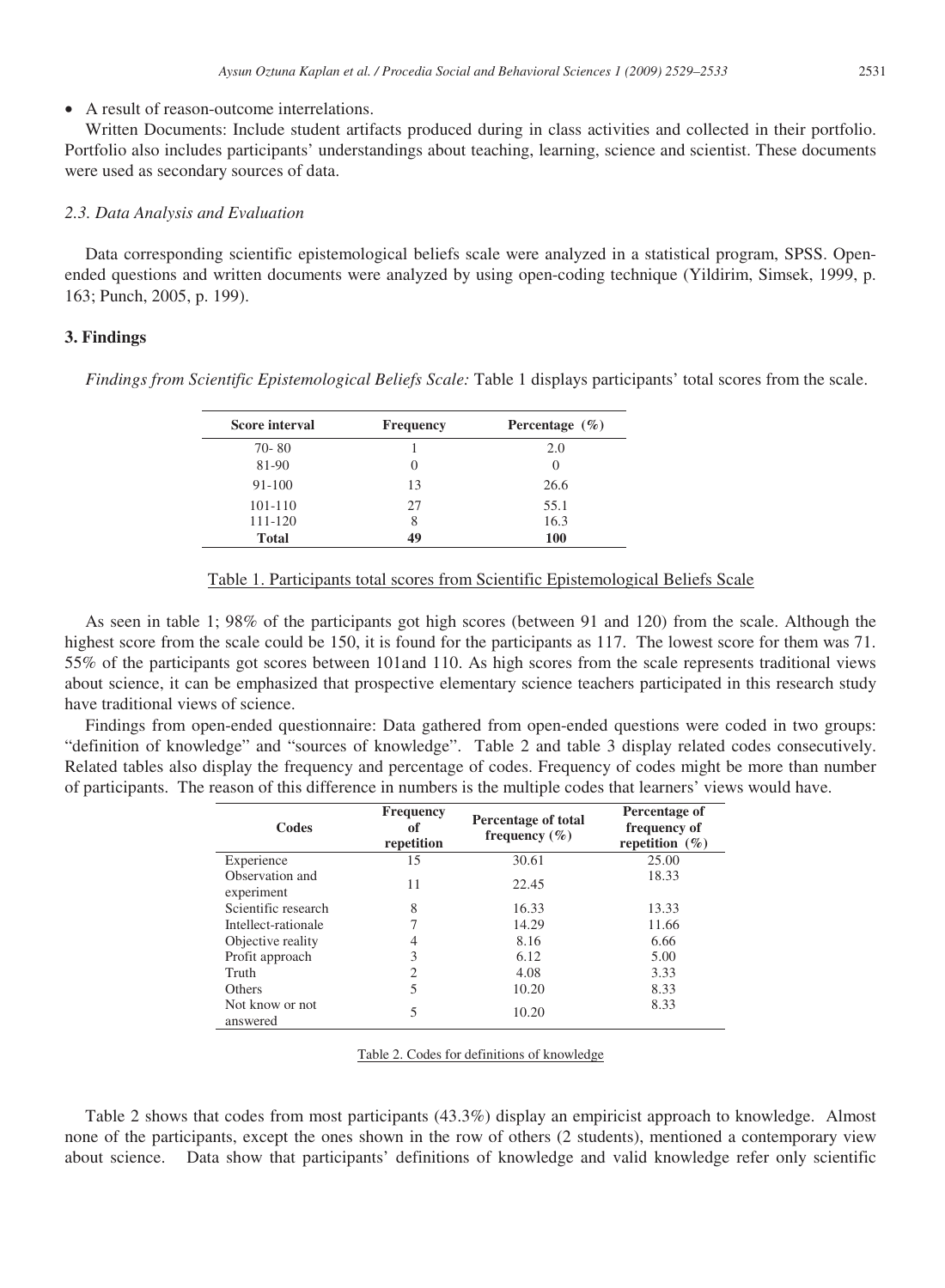| Codes                         | <b>Frequency of</b><br>repetition | Percentage of total<br>frequency $(\% )$ | Percentage of<br>frequency of<br>repetition $(\% )$ |
|-------------------------------|-----------------------------------|------------------------------------------|-----------------------------------------------------|
| Science/scientific research   | 10                                | 20.41                                    | 13.16                                               |
| Observation and experiment    | 9                                 | 18.37                                    | 11.84                                               |
| Experience                    | 8                                 | 16.33                                    | 10.53                                               |
| Nature                        | 8                                 | 16.33                                    | 10.53                                               |
| Intellect-rationale           | 8                                 | 16.33                                    | 10.53                                               |
| *religion                     | h                                 | 12.25                                    | 7.89                                                |
| *intuition and imagination    | h                                 | 12.25                                    | 7.89                                                |
| Authority                     |                                   | 10.20                                    | 6.58                                                |
| Environment and everyday life |                                   | 10.20                                    | 6.58                                                |
| *society and culture          |                                   | 6.12                                     | 3.95                                                |
| Curiosity                     |                                   | 4.08                                     | 2.63                                                |
| Other                         | n                                 | 12.25                                    | 7.89                                                |

knowledge. In other words, data emphasize that prospective elementary science teachers only think about scientific knowledge when they are asked about valid and reliable knowledge.

Table 3. Codes for sources of knowledge

Table 3 shows parallel results with table 2. Participants mostly perceive the experiment and rationale as the sources of knowledge.

Student generated artefacts were used secondary sources of data to understand participants' epistemological beliefs in details. Data from these artefacts are consistent with data presented in the tables above. Participants were asked to define learning by writing an analogy about it. Table 4 displays these definitions and analogies.

| <b>Student</b>                  |
|---------------------------------|
| Painting (2 times)              |
| Bee                             |
| Dough                           |
| Gold                            |
| worker                          |
| sapling                         |
| Succor                          |
| Body                            |
| Someone trying to cross the sea |
| Work of history                 |
|                                 |

## Table 4. definitions and analogies of learning

Definitions and analogies presented in table 4 represent "behaviourist approach to learning" in participants' views. Only in the last two of the analogies guidance is emphasized as the role of a teacher.

## **4. Conclusion**

Data displays that prospective elementary science teachers participated in this research study have traditional views in term of their epistemological beliefs. Research results are consistent with the research studies in other countries done by Odgers (2003), Tsai (2002), and Eick (2000). What most prospective science teachers understand from knowledge is scientific knowledge which can be proven and objective. Cucen (2001) argues that individuals, who count experiment as the basis of knowledge, believe the emptiness of human mind at birth. Those who count mind as the basis of knowledge believe uncertainty of senses in our experiences. Experiences and senses are subjective and change from person to person. Therefore, it makes hard to have something common. On the other hand; some believe both, experience and mind, as the basis of knowledge. They argue the necessity of both in forming a valid knowledge. In this research study it is seen that there is a consistency between prospective science teachers' epistemological beliefs and understandings about teaching and learning. They hold traditional views in both. In their research studies; Clark and Peterson (1986) and Doyle (1990) emphasized influence of teachers' beliefs on their thinking and influence of their thinking on their practice in teaching. Lederman (1992) and